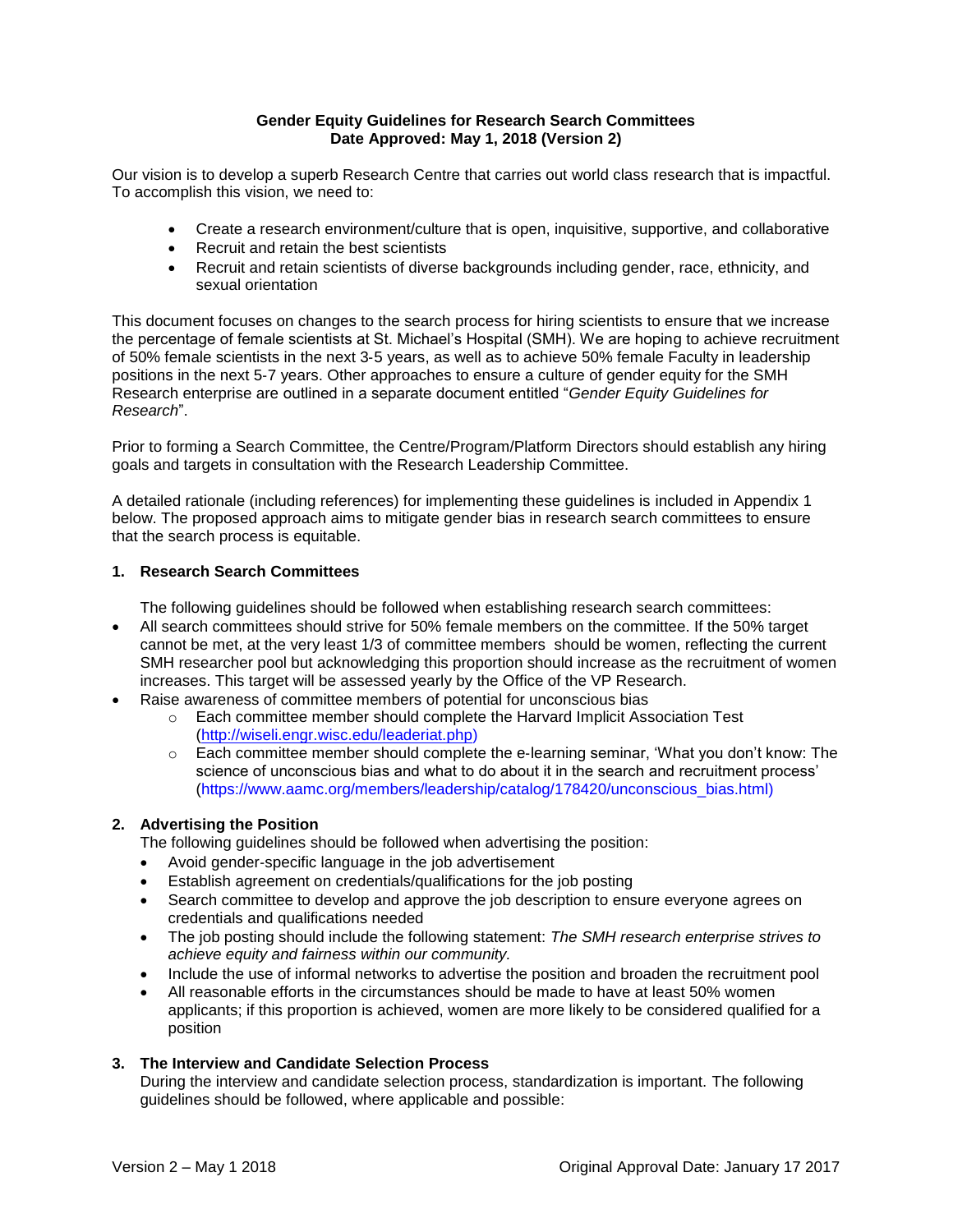- Confirm confidentiality of all discussions
- Screening process: HR will provide all resumes to Chair of committee (including those who may have been screened out and the reasons for why they were screened out  $-$  e.g., unable to work in Canada). Chair of the committee will go through and screen out other potential candidates. The Chair will then present all resumes to the search committee and provide a rationale for short listed candidates and those filtered out. The Search Committee will have to agree on potential candidates before moving forward.
- Conflicts of Interest: If committee members have a conflict with the candidates, they must disclose this as soon as possible. There should be an overall agreement on how to deal with conflicts of interest (i.e., if the committee member is allowed to continue in the process, vote, be in the room for the interview etc.)
- Standardized questions and structured interviews should be used when possible, understanding that there will be opportunities to include tailored questions related to the advertised position, as relevant
	- $\circ$  The search committee should agree upon the interview questions (contact Faculty Office Coordinator for "Sample Academic Interview Questions").
- Should not require letters of reference until later in the recruitment process
	- o Raise awareness that letters of reference may reflect unconscious bias (see Appendix 2 for examples)
- Candidates should not be penalized for 'CV gaps' that may coincide with parental leaves
- Responses should be compared to the interview questions horizontally, across candidates, question by question
- Sufficient time should be available to discuss each applicant
- Use agreed upon evaluation criteria

#### 4. **Monitoring the Process**

It is important that the search process be monitored to ensure that the guidelines are being met and any improvements can be made to the guidelines, if deemed necessary. The Office of the VP Research will review the search process bi-annually including decisions made. The search process should be documented for each search and documentation should be provided to the Faculty Office Coordinator in the Office of Research Administration.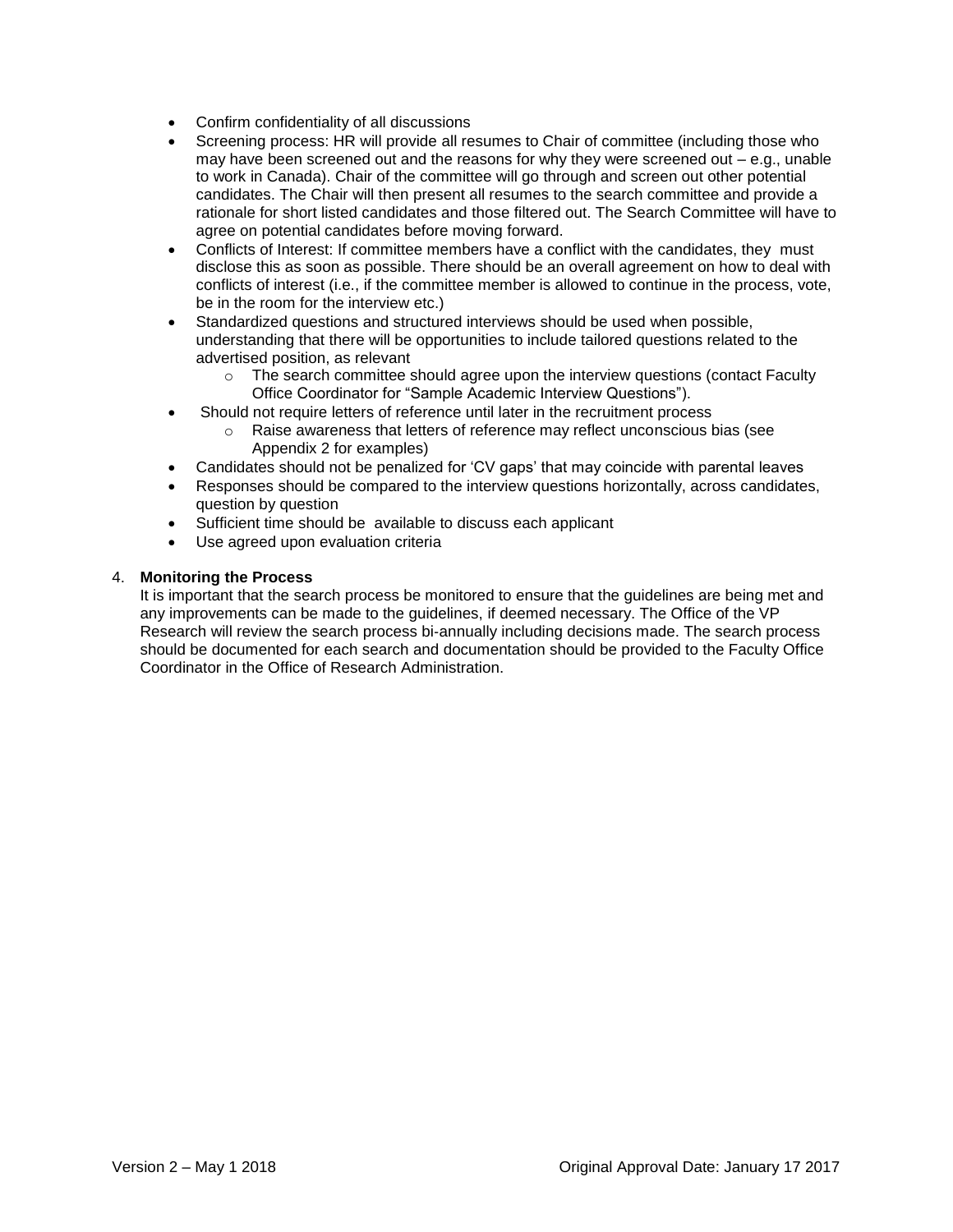### **Appendix 1: Our rationale for implementing these guidelines is based on the following:**

- A diverse faculty benefits the entire research community, the Hospital, and our patients
- Individuals have unconscious bias, defined as an implicit attitude, stereotype, motivation or assumption that can occur without one's knowledge, control or intention. Unconscious bias affects all types of people and can be found in men and women. Examples of unconscious bias include gender bias, racial bias, and ageism. Unconscious gender bias is the differential treatment of men and women, the impact of which may be positive, negative or neutral
- The work, ideas and findings from women or minorities may be undervalued or unfairly attributed to a research director or collaborators despite contrary evidence in publications or letters of evidence.[1‐ 5]. Search Committees should evaluate candidates with this in mind.
- Assumptions about possible family responsibilities and their effect on the candidate's career may negatively influence evaluation of a candidate's merit, despite evidence of productivity.[6]
- Institutions reproduce themselves
	- $\circ$  The ways in which institutions are organized and governed transmit their institutional norms from generation to generation, and individuals within those institutions are socialized to expect things to be a certain way [7]
	- $\circ$  This phenomenon maintains the power and advantages of groups that have traditionally held those advantages and makes it harder for those from groups that have traditionally been less powerful to be successful and become leaders [8]
	- $\circ$  The identification of this phenomenon of cultural reproduction, including pointing out assumptions that advantage or disadvantage certain groups, helps to disrupt the cycle, thereby enabling positive change [9]
- Equity efforts will benefit recruitment and retention

#### **References**

- 1. Bohnet I. What works: Gender equality by design. Harvard University Press, Boston, 2016.
- 2. Valian V. Why so slow? The Advancement of women. The MIT Press, Boson, 1999.
- 3. Anderson, A. J., Ahmad, A. S., King, E. B., Lindsey, A. P., Feyre, R. P., Ragone, S., & Kim, S. The effectiveness
- 4. of three strategies to reduce the influence of bias in evaluations of female leaders. J Appl Soc Psychol
- 5. Journal of Applied Social Psychology 2015;45(9), 522‐539. doi:10.1111/jasp.12317
- 6. Kaatz, A., Magua, W., Zimmerman, D. R., & Carnes, M. A Quantitative Linguistic Analysis of National
- 7. Institutes of Health R01 Application Critiques From Investigators at One Institution. Academic
- 8. Medicine, 2015;90(1), 69‐75.
- 9. Deaux K, Emswiller T. Explanations of successful performance on sex‐linked tasks: What is skill for the
- 10. male is luck for the female. Journal of Personality and Social Psychology 1974;29: 80‐ 85.
- 11. Eagly AH, Karau SJ. Role congruity theory of prejudice toward female leaders. Psychological Review
- 12. 2002;109: 573‐597.
- 13. Bourdieu P. Distinction: a social critique of the judgement of taste. Cambridge, MA: Harvard **University**
- 14. Press, 1984.
- 15. Bourdieu P. Homo academicus. Stanford, CA: Stanford University Press, 1988.
- 16. Acker J. Hierarchies, jobs, bodies: a theory of gendered organisations. Gender and Society 1990;4:139‐58.